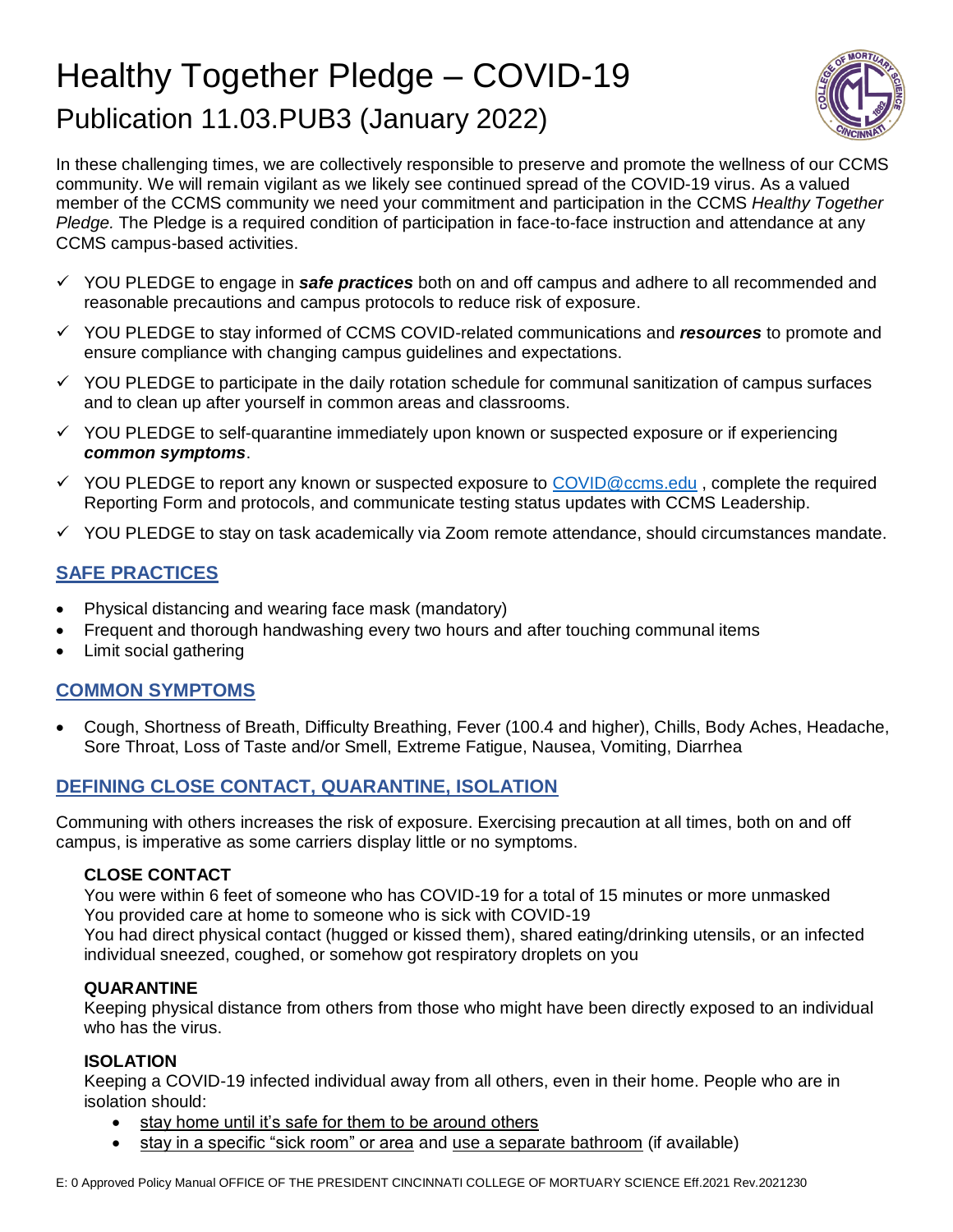#### **REPORTING PROTOCOLS**

The information you provide helps us maintain a healthy campus community. When we are not made aware of exposure, symptoms, or test results, the campus community is put at risk and our ability to comply with federal and state reporting requirements is compromised. Please keep CCMS Leadership and Faculty advised of any and all information at [COVID@ccms.edu](mailto:COVID@ccms.edu) .

#### **KNOWN OR SUSPECTED EXPOSURE --SYMPTOMATIC (QUARANTINE REQUIRED)**

If you experience cold/flu-like symptoms, have had a known or suspected exposure, or have a COVID-19 positive household member, immediately **SELF-QUARANTINE** and contact [COVID@ccms.edu](mailto:COVID@ccms.edu) to advise and receive further instruction and return date. All instructors are notified when you communicate to [COVID@ccms.edu.](mailto:COVID@ccms.edu) Further guidance will be provided on the Exposure Reporting Form.

#### **KNOWN OR SUSPECTED EXPOSURE—ASYMPTOMATIC (QUARANTINE POSSIBLE)**

If you have known or suspected exposure, or have a COVID-19 positive household member, immediately contact [COVID@ccms.edu](mailto:COVID@ccms.edu) to advise and receive further instruction. *If you are vaccinated*, you can return to campus while wearing a mask. *If you are unvaccinated*, you are required to **SELF-QUARANTINE**. Further guidance will be provided on the Exposure Reporting Form.

#### **POSTIVE TEST RESULT (ISOLATION REQUIRED)**

If you are confirmed COVID-19 positive, immediately **ISOLATE** from others and contact [COVID@ccms.edu](mailto:COVID@ccms.edu) to advise and receive further instruction and a return to date. All instructors are notified when you communicate to [COVID@ccms.edu.](mailto:COVID@ccms.edu) Further guidance will be provided on the Exposure Reporting Form.

#### **ATTENDANCE EXPECTATIONS**

CCMS has worked diligently to establish a remote learning option to accommodate the needs of students who are quarantined or isolated to ensure continued academic participation. It is your responsibility to attend scheduled classes remotely using Zoom course links provided in Populi course dashboards using the following important guidelines: Non-participation in a remote class due to extreme illness requires you email your instructor *prior* to the scheduled class start time. Please adhere to the following attendance expectations:

- *Quarantined and isolated students are expected to attend each scheduled class session remotely*, unless too ill to participate, using the provided Zoom link in your Populi course dashboards.
- If too ill and unable to participate in a scheduled class remotely, *you are required to email each course instructor prior to the scheduled class* time to receive an excused absence.
- *To receive an excused absence for a missed class, you are required to email each instructor prior to the scheduled class start time to advise.* Failure to email prior to start time will result in an *unexcused absence*.

#### **RESOURCES**

All COVID related inquiries, reporting, and follow up should be directed to **[COVID@ccms.edu.](mailto:COVID@ccms.edu)** Communications to/from this email notifies all relevant administrators and all instructors.

#### **COVID-19 resources:**

CCMS guidance and expectations at [www.ccms.edu/about-ccms/coronavirus-information/](http://www.ccms.edu/about-ccms/coronavirus-information/) CDC guidance at<https://www.cdc.gov/coronavirus/2019-ncov/if-you-are-sick/quarantine.html> CDC general resources at<https://www.cdc.gov/coronavirus/2019-nCoV/> CDC testing locations at<https://coronavirus.ohio.gov/wps/portal/gov/covid-19/testing-ch-centers/>

#### **COMPLETE THE PLEDGE**

Complete your Pledge by signing and submitting the following Acknowledgement page only.